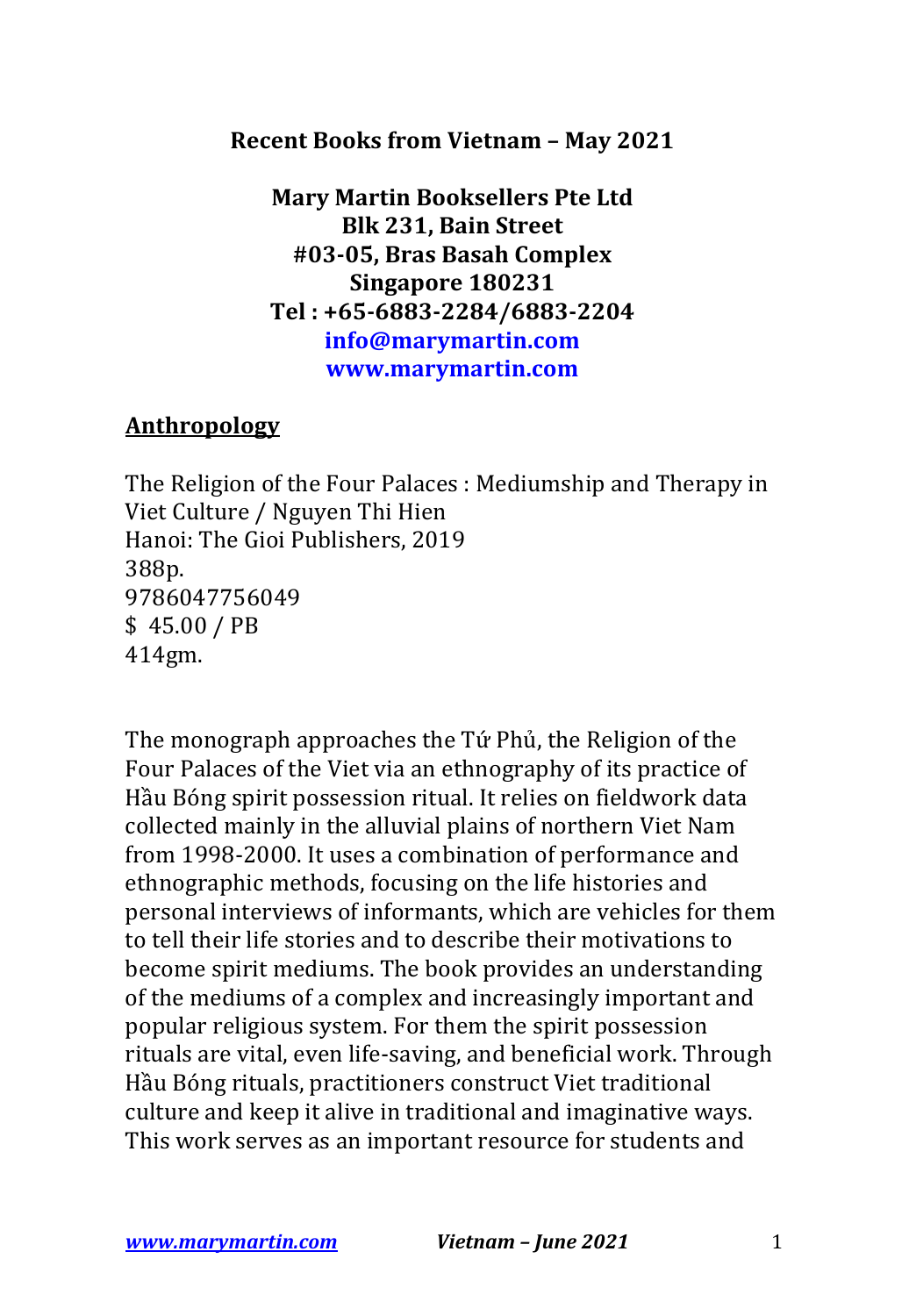researchers interested in understanding the Vietnamese popular religion and traditional culture. **http://www.marymartin.com/web?pid=755208**

-------------------------------------------------------------------------------

## **History**

Classic Wooden Fishing Boats of the Vietnamese Coast: Their Design, Construction, Rigging and Fisheries / Ken Preston (Edin-Chief) Khuc Thi Hoa Phuong Hanoi: Vietnam Women's Publishing House, 2019 328p.; 29.5x2cm. 9786045678589 \$ 65.00 / HB 1430gm.

Why You Should Read This Book? Culturally, historically and geographically, Vietnam stands in a remarkable place in the world. Both as a trading destination in itself, and as a way point along the most important trade routes linking East Asia to Europe, Arabia and Africa, Vietnam has seen the ships of many nations calling in her ports since at least the 1500's, and surviving colonial efforts by Chinese, Japanese, French and American forces, Vietnamese boat builders and sailors have had opportunity to see techniques and designs from all over the world and to adopt and adapt the best of them to their own native traditions. So today's boats and boat yards in Vietnam offer a unique look into boat and ship building and design traditions reaching back hundreds of years and thousands of miles, while also offering a study in the evolution of design and function from the age of sail and oar to the modern world of diesel engines, fiberglass and steel. More than that though, the Vietnamese builders and sailors have a fine eye for the working shape of their boats and the lines and colors to bring out their best. There are a few ugly boats in Vietnam, but not many. Most of them are beautiful, and they catch fish. **http://www.marymartin.com/web?pid=766759**